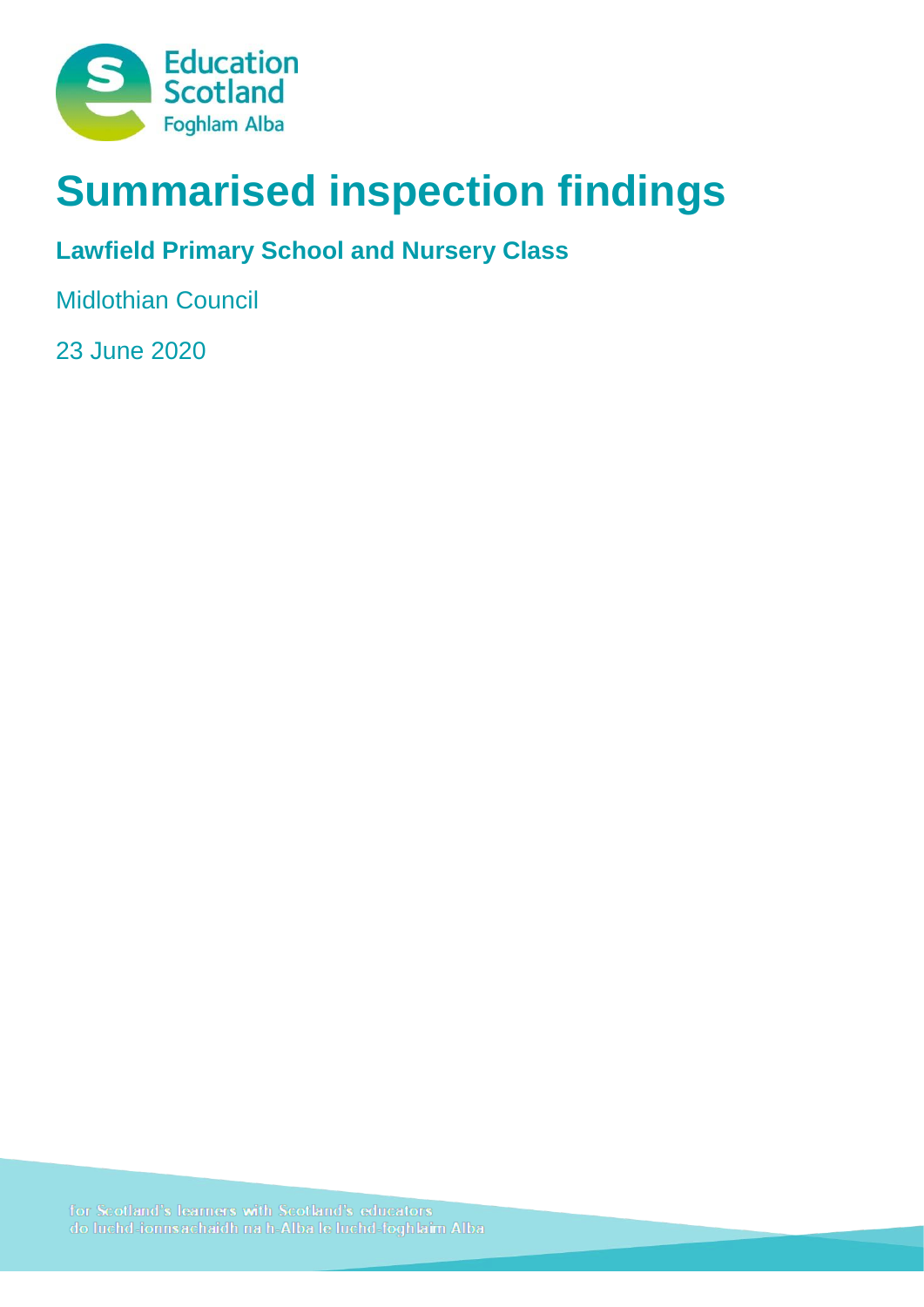# Key contextual information

Lawfield Primary school has a roll of 307, with children organised across thirteen classes. Almost all children attending the school, live in Scottish Index of Multiple Deprivation (SIMD) data zones one to four. The head teacher has been in post for four years. During this time, there has been instability in staffing with many changes at the beginning of, and during each session. Since the head teacher took up post, 2019/20 is the first session when there have been no staffing changes, to date.

## **2.3 Learning, teaching and assessment satisfactory**

This indicator focuses on ensuring high-quality learning experiences for all children and young people. It highlights the importance of highly-skilled staff who work with children, young people and others to ensure learning is motivating and meaningful. Effective use of assessment by staff and learners ensures children and young people maximise successes and achievements. The themes are:

- **n** learning and engagement
- $\blacksquare$  quality of teaching
- $\blacksquare$  effective use of assessment
- $\blacksquare$  planning, tracking and monitoring
- Staff at Lawfield Primary create a positive ethos for learning underpinned by the school's vision of 'safe, supported and successful'. The school community's key focus is wellbeing. As a result, almost all adults and children enjoy positive, respectful relationships. Most staff use praise and encouragement effectively to build children's confidence. Increasingly, the headteacher seeks children's views, and most children have opportunities to share their opinions about aspects of school life. A few children provide examples of how staff act on their suggestions, such as the planned refurbishment of the basketball court. Staff provide children with an increasing number of responsibilities, such as P7 buddies, to support children's independence and self-esteem.
- n In the majority of lessons, most children are motivated to learn. They support and work with each other well in pairs and groups. In these lessons, teachers match tasks and experiences to children's learning needs and interests well. Children are highly motivated in science challenges. A few teachers use a variety of teaching approaches well within lessons to engage most children in learning activities. However, too often children are passive during learning experiences and a few become disinterested. Teachers should continue to focus on developing activities to meet all children's learning needs to improve levels of engagement. They should support better children's active participation by allowing them to lead their learning more often.
- The headteacher has led professional learning focused on improving the quality of learning and teaching. This is beginning to improve consistency in practice. The high turnover of staff has had an impact on the pace of change. As a result of professional learning, in almost all lessons, teachers share effectively the purpose of the learning activity. A few teachers make links to skills for learning, life and work. In a few lessons, children help to identify how they will be successful in their learning. Most teachers provide clear explanations and instructions. In a few lessons, they use effective questioning to develop children's higher order thinking skills. Teachers are working with senior leaders to agree and develop further understanding of the features of an effective lesson. The school must ensure improving the consistency and quality of learning and teaching remains a key improvement priority.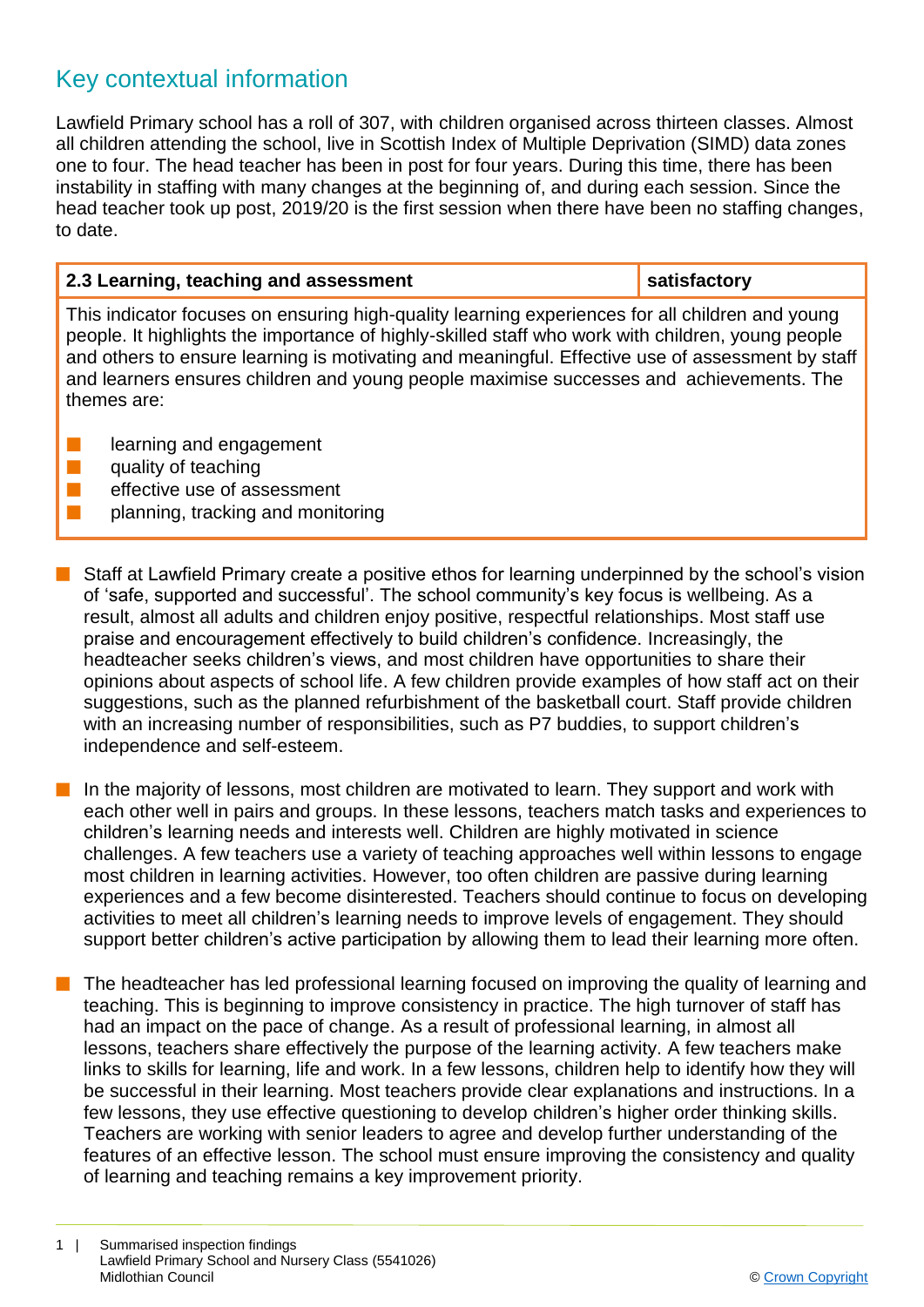- $\blacksquare$  Most teachers' use of digital technology to support learning, is in the early stages of development. Most children are developing skills effectively using computers and tablets, online games and when creating texts. Teachers should develop further the use of a wider range of digital technologies to enhance learning and teaching experiences.
- n Teachers are beginning to develop approaches to learning through play at the early stages of the school. Senior leaders and teachers should now evaluate this development to ensure it offers sufficient challenge and progression for all children. Teachers would benefit from working together with nursery colleagues to enhance further their understanding and planning of high-quality play experiences.
- n In the majority of lessons children self or peer-assess learning. Most teachers provide verbal and written feedback to children. Where this is most effective, it helps children understand their next steps in learning. Most children are developing an understanding of how target-setting supports their progress. Children share helpfully their targets and achievements with families through their 'Learning to Learn' profiles. Staff should continue to develop the use of learning profiles and children's reflection on learning consistently across the school. This will support all children to understand their next steps in learning.
- n The majority of teachers use appropriately formative and summative assessment approaches to assess children's progress in literacy and numeracy. This includes a range of standardised assessments. Guided by the headteacher, they are developing approaches to planning and moderating assessment in stage groups. This is helping to improve the validity and reliability of teacher's professional judgements. Increasingly, teachers use diagnostic assessments to support the planning for children facing additional barriers to their learning. The headteacher shares appropriately the analysis of whole-school attainment data with teachers, and supports teachers to continue to develop their skills in data analysis. Teachers should use this data, and evidence and information gathered from classwork and assessment, more effectively to better plan and differentiate learning experiences for children.
- $\blacksquare$  The school continues to develop its arrangements for moderation across a range of curriculum areas and at almost all primary stages. They should continue to develop further moderation opportunities at the early level. At all levels, teachers should begin to use information gathered from moderation activities to inform planning for high quality learning and teaching and to develop their understanding of achievement at a level. Senior leaders should continue to monitor carefully the impact of moderation activity on improving children's attainment across the school. Teachers benefit from time working with colleagues across the learning community. As a result, they are beginning to develop a shared understanding of standards and expectations.
	- n Teachers plan learning, teaching and assessment collaboratively across stages. They make appropriate use of national guidance, including Curriculum for Excellence (CfE) experiences and outcomes and National Benchmarks, and are beginning to develop approaches to involve children more regularly in planning learning. Senior leaders and teachers monitor effectively children's progress across literacy and numeracy at tracking meetings three times a year. This is beginning to help inform planning interventions for targeted groups. Teachers are aware of the needs of children facing additional challenges to learning. They need to ensure they take better account of prior learning when planning, to meet their needs better.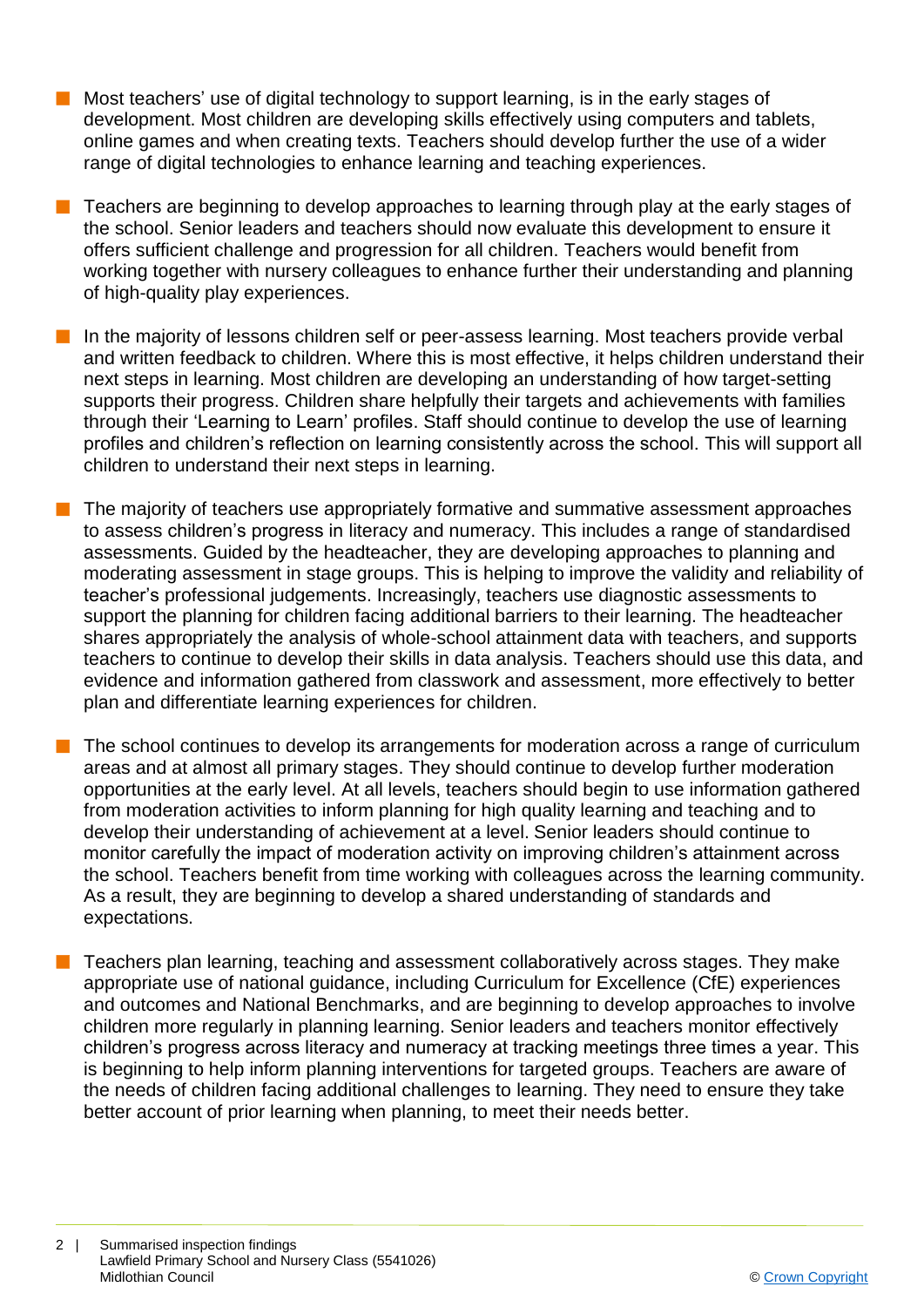## **2.1 Safeguarding and child protection**

**n** The school submitted self-evaluation information related to child protection and safeguarding. Inspectors discussed this information with relevant staff and, where appropriate, children. In addition, inspectors examined a sample of safeguarding documentation. Areas for development have been agreed with the school and the education authority.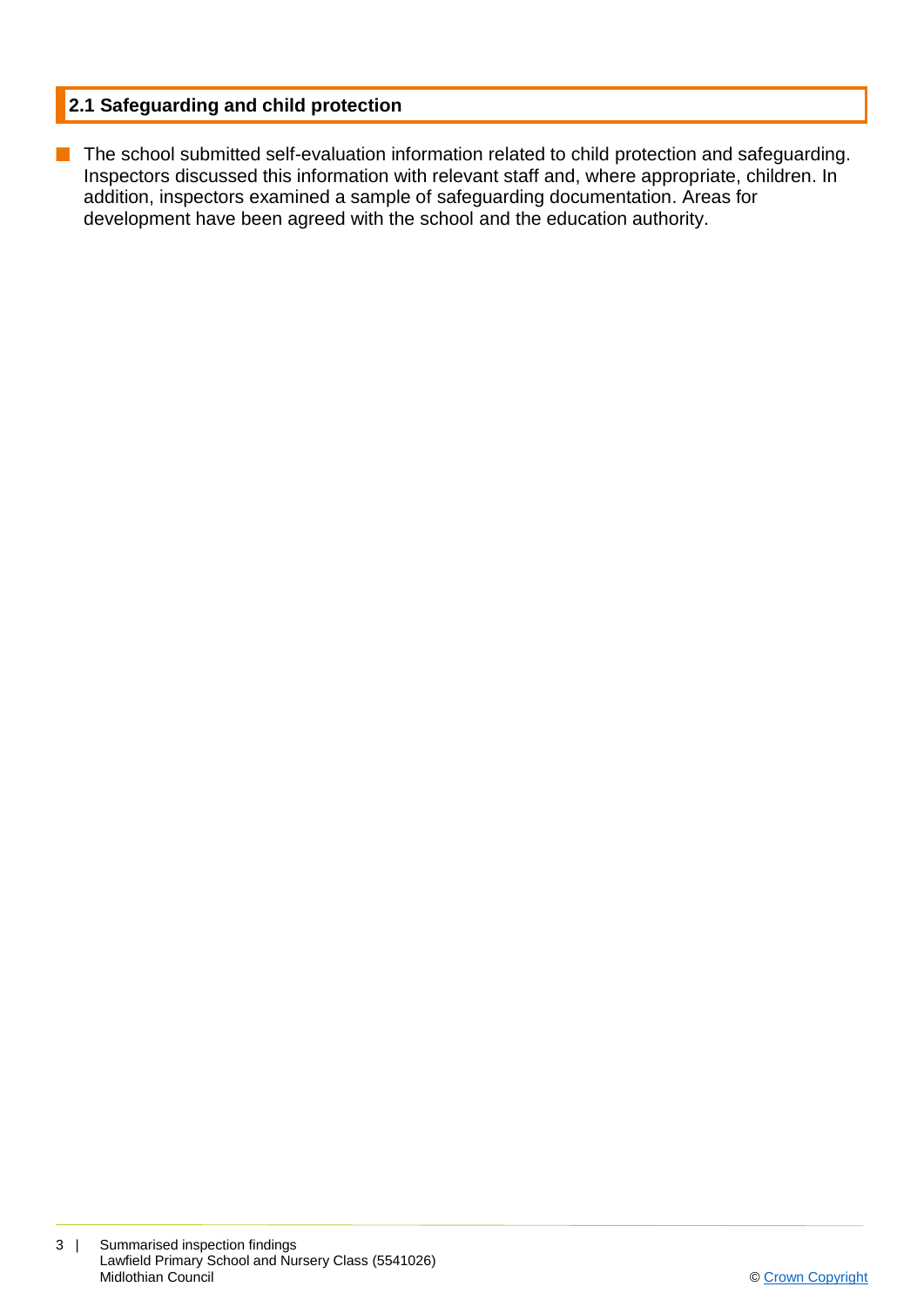| 3.2 Raising attainment and achievement                                                                                                                                                                                                                                                                                                                                                                                  | weak |  |
|-------------------------------------------------------------------------------------------------------------------------------------------------------------------------------------------------------------------------------------------------------------------------------------------------------------------------------------------------------------------------------------------------------------------------|------|--|
| This indicator focuses on the school's success in achieving the best possible outcomes for all<br>learners. Success is measured in attainment across all areas of the curriculum and through<br>the school's ability to demonstrate learners' achievements in relation to skills and attributes.<br>Continuous improvement or sustained high standards over time is a key feature of this<br>indicator. The themes are: |      |  |
| attainment in literacy and numeracy<br>attainment over time<br>overall quality of learners' achievement<br>equity for all learners                                                                                                                                                                                                                                                                                      |      |  |

## **Overall attainment in literacy and numeracy**

- $\blacksquare$  The overall quality of attainment in literacy and English is satisfactory and weak in numeracy and mathematics.
- $\blacksquare$  The school's data on attainment levels for 2018/19 shows that by the end of P1 the majority of children achieved early level in reading, writing and numeracy. Most children achieved early level in listening and talking. By the end of P4 the majority of children achieved first level in listening and talking and in reading. Less than half achieved first level in writing and numeracy. By the end of P7, less than half the children achieved second level in literacy and numeracy. Teachers' professional judgement is not yet sufficiently robust.

#### **Literacy and English**

■ Overall, children's progress in literacy and English is satisfactory. Teachers are developing a variety of structured approaches to improve core skills in reading and writing. They now need to give children more experience of applying literacy skills in new and unfamiliar contexts to make better progress.

#### **Listening and talking**

**n** At early level, almost all children enjoy listening to and joining in with well-known stories. Most children show the ability to take turns when speaking in a variety of contexts. At first and second levels, most children describe, and the majority demonstrate, skills that contribute to good listening. They are less confident describing and demonstrating effective skills in talking. Across the school, children's skills in talking to audiences and taking part in group discussions are not sufficiently well developed.

#### **Reading**

 $\blacksquare$  At early level, most children identify and say an increasing number of single sounds. The majority use knowledge of sounds and letters to read simple words. There is emerging evidence that teachers' recently reviewed approaches to teaching phonics at early and first level are beginning to close gaps in attainment. At first level, most children identify favourite authors. They speak about how aspects of the author's style help them enjoy texts. By second level, the majority of children read increasingly complex texts with fluency and expression. Through reading, most children show increasing knowledge of punctuation. At first and second level, children need to develop further their skills in analysing and discussing texts.

#### **Writing**

■ At early level, most children re-tell familiar stories in different ways, using actions and drawing. The majority of children blend familiar sounds to write simple words. By the end of first level, the majority of children punctuate most sentences correctly and use descriptive language and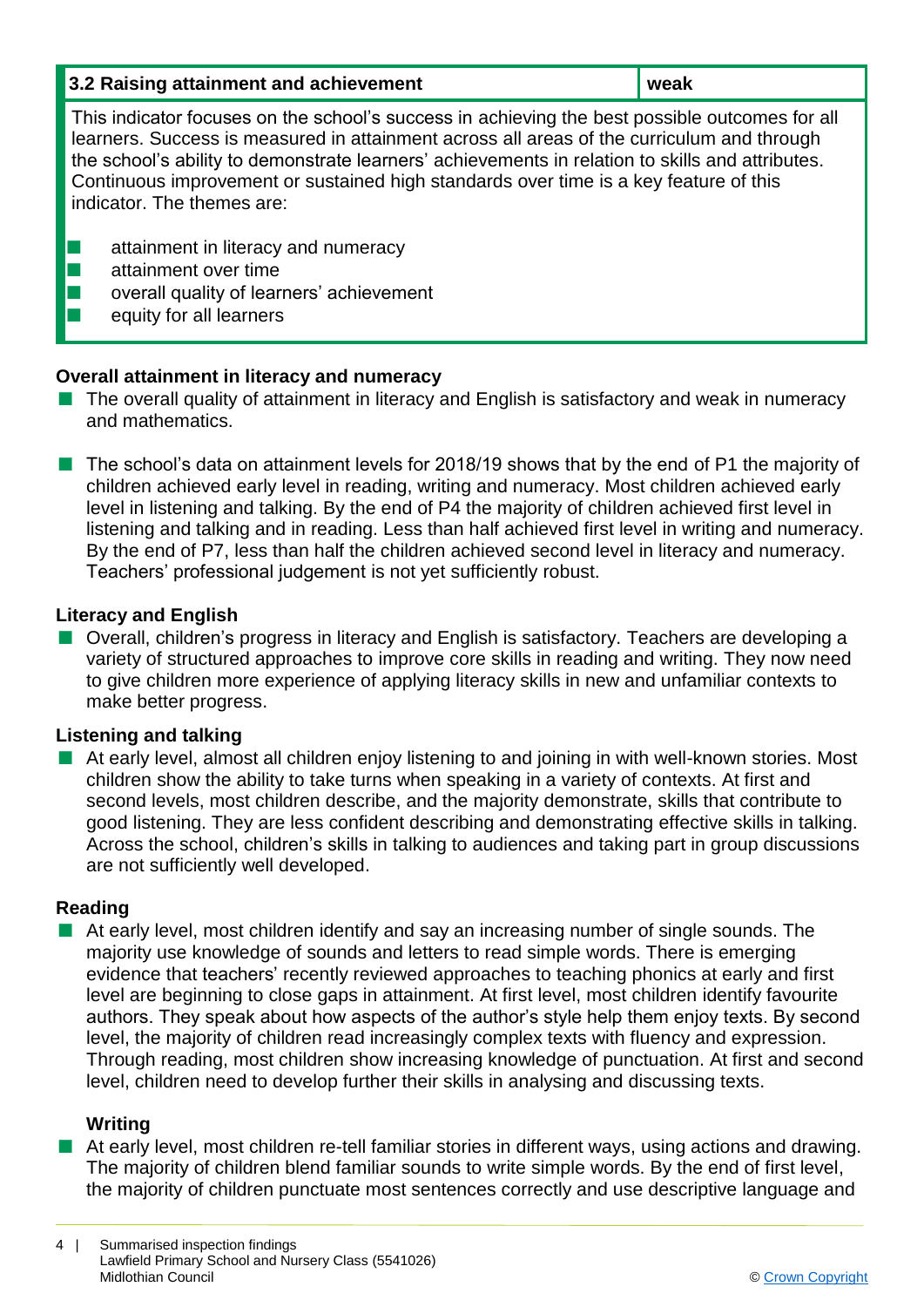connectives effectively. The majority of children within second level use an increasing range of punctuation accurately, and use paragraphs to separate ideas. They are not yet writing extended pieces regularly. They need more practice in creating texts for a greater range of purposes and audiences. Across first and second level, a minority of children need to develop their handwriting skills to write in a more fluent and legible way.

## **Numeracy and mathematics**

 $\blacksquare$  Overall, attainment in numeracy and mathematics is weak.

#### **Number, money and measure**

 $\blacksquare$  At early level, most children order numbers correctly forwards and backwards, within the range 0-20. A few children need support to count on and back in ones to add and subtract. Most children working at first level use mathematical vocabulary correctly to discuss the four operations. This includes subtract, add, total and multiply. Just over half of children solve addition problems with three digit whole numbers. They lack confidence in using division to solve problems. At second level, most children need support to develop a better understanding of equivalent forms of common fractions, decimal fractions and percentages. Most children calculate 50% of a quantity but are not sufficiently confident to apply this knowledge in a multistep problem. Most children select the most suitable unit of time for a given task and justify their choice. Children across the school need to develop greater agility and recall in mental mathematics. They do not yet apply numerical and mathematical skills regularly enough in real-life contexts.

#### **Shape, position and movement**

 $\blacksquare$  At early level, most children recognise and sort two-dimensional shapes and three-dimensional objects according to the criteria straight, round, flat and curved. They are becoming familiar with the names of a range of simple two-dimensional shapes. At first level, the majority of children name and discuss successfully the properties of simple two-dimensional shapes and three-dimensional objects. A few children working within second level are beginning to show an understanding of the relationship between three-dimensional objects and nets. Teachers should provide children with increased opportunities to apply their skills in real life contexts to improve attainment.

#### **Information handling**

n Across all CfE levels, there are significant gaps in children's knowledge and understanding of information handling. There is insufficient evidence of children's learning in handling data and analysis, at this stage of the school session. Teachers need to revisit this work at all stages across the school to ensure children confidently use and interpret a range of graphs. At second level, children need to develop their digital skills to record, organise and present data.

#### **Attainment over time**

**n** The school provided data on children's achievement of CfE levels over the last three years. It indicates that over time, levels of CfE achievement have fluctuated with an overall decline from 2018 to 2019. In each of the last three years, by the end of P7, less than half of children achieved second level in reading, writing and numeracy. The school's CfE attainment data is not yet reliable and robust. The headteacher recognises this and is making changes to the way in which CfE assessment evidence is understood and gathered by teachers, and used to inform and evidence attainment over time. The head teacher is supporting teachers to make better connections between a range of standardised assessments and children's class work. She has plans in place to involve teachers regularly in analysing data from various sources. This information, along with ongoing teacher professional judgement, should give a more accurate overview of children's progress and attainment over time.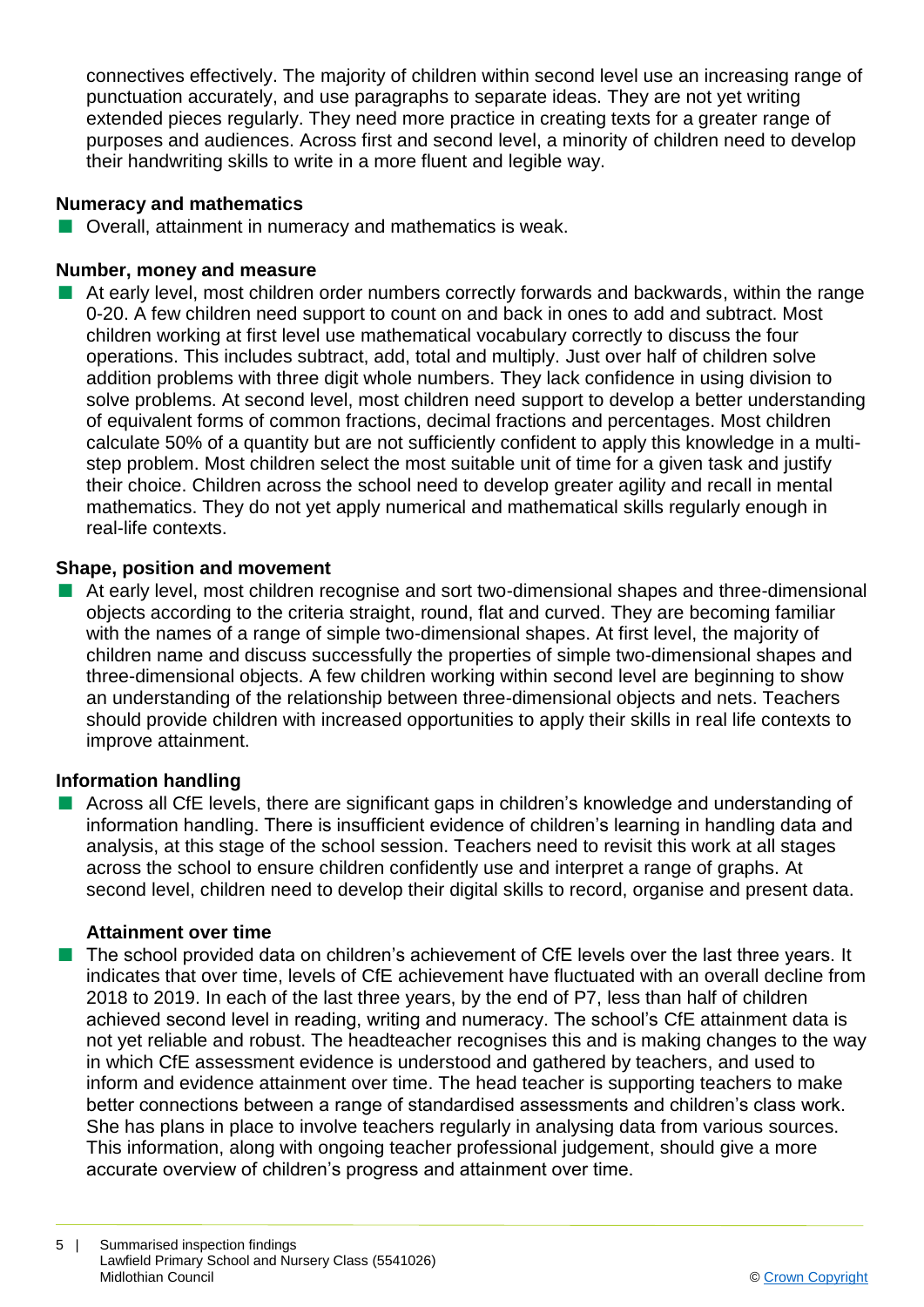#### **Overall quality of learners' achievement**

- $\blacksquare$  There is a range of opportunities for children to develop the four capacities of CfE. Junior Literacy Champions work well in partnership with one another. They develop their leadership skills as they raise the profile of reading for enjoyment across the school. With the support of a parent, the Junior Web Developers use their digital skills to create and develop the school website. Staff should now extend opportunities for more children of all age groups to take on areas of responsibility. This will provide more support for all children to make informed choices and decisions. In the last year, the school has introduced an accredited achievement programme. An increasing number of children across the school engage with this initiative to track skills development*.* Staff should encourage all children to take part in this initiative to improve their sense of achievement, and raise awareness of their development of skills.
- n The majority of children take part in sports activities supported by Active Schools. Through this involvement they are learning the importance of pursuing a healthy and active lifestyle. Junior Active Schools coordinators make promotional videos to encourage children to take part in sporting activities. They use their digital literacy skills well to communicate in different ways. They are proud of their SportsScotland Silver Award.
- The school celebrates children's achievements at school assemblies, on wall displays and on social media. Through their sporting, musical and creative achievements, children are becoming more self-aware. They work in partnerships and in teams supporting one another well. Senior leaders should develop further approaches to record and track children's achievements. Staff need to support children at risk of missing out to access opportunities for achievement.

## **Equity for all learners**

- $\blacksquare$  Equity for all children is increasingly central to the values and ethos of the school. Senior leaders have identified the need to improve access to opportunities for children experiencing barriers to learning. The school should continue to work with a range of partners to address this. These partners speak highly of the school's proactive approach to collaborative working. There are positive outcomes arising from these initiatives, particularly in relation to improved engagement of children and families.
- Senior leaders use the Pupil Equity Fund to support a range of approaches aimed at closing the poverty related attainment gap. These include contributing to additional staffing, professional learning and learning community initiatives. As a result, there are emerging signs of improved attainment of children who face barriers to learning. It will be important to continue to monitor the impact of this funding on improving outcomes for targeted groups of children.